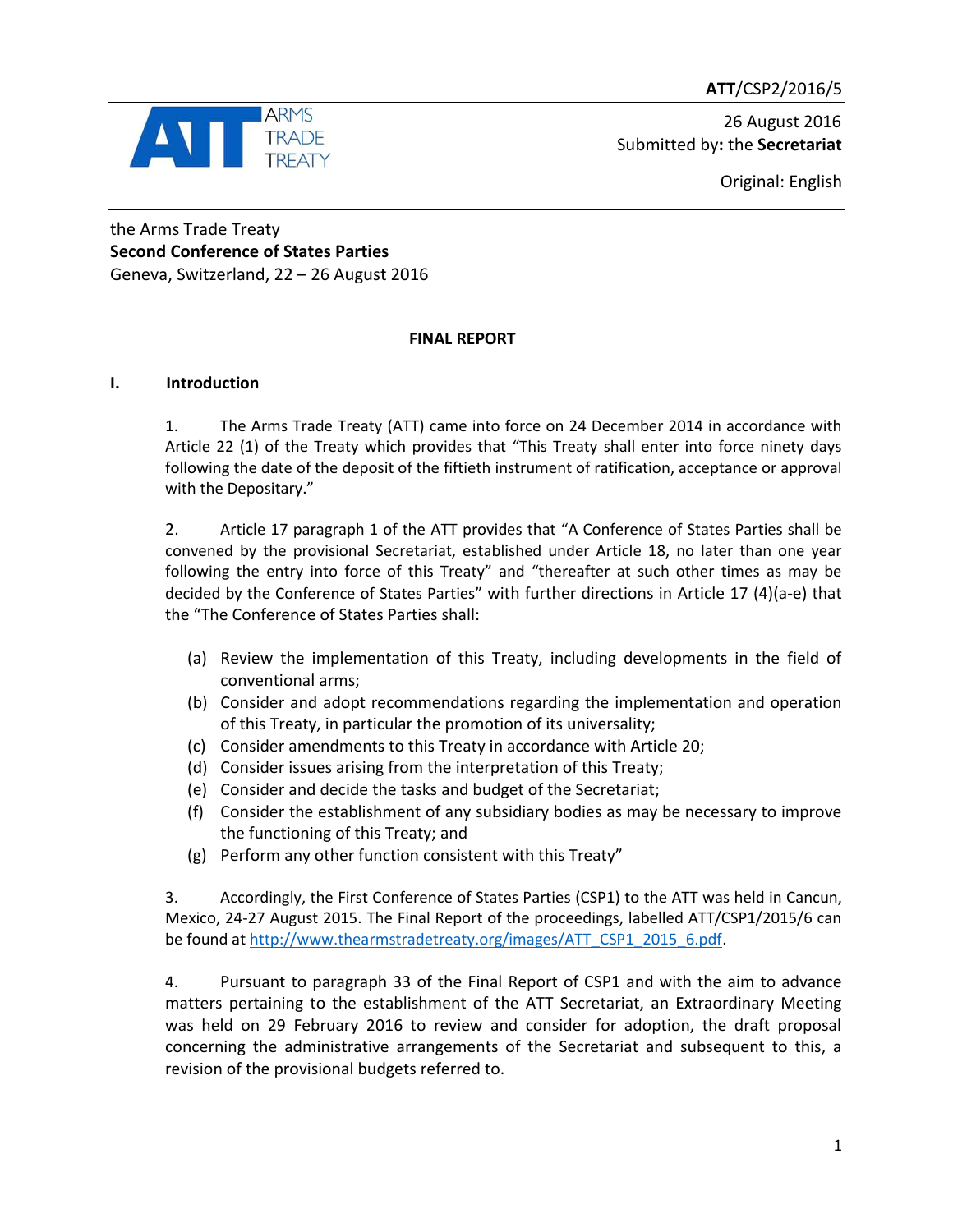5. Accordingly, and as found in the Final Report of the Extraordinary meeting which can be found at [http://www.thearmstradetreaty.org/images/ATT\\_CSP2\\_2016\\_EM\\_6.pdf,](http://www.thearmstradetreaty.org/images/ATT_CSP2_2016_EM_6.pdf) States Parties considered and adopted, *inter alia*, the draft proposal for the administrative arrangements of the Secretariat; as amended, the draft revised budget for the Secretariat for the financial period up to 31 December 2016; and as amended, the proposal on the structure of the Secretariat, including the confirmation of staff positions. Further to this, States Parties mandated the Management Committee to proceed with the elaboration of a remuneration package together with insurance arrangements and a human resource policy, work that was subsequently adopted by silence procedure on 25 May 2016, as well as to proceed with a merit-based recruitment process to secure a candidacy for the Head of the Secretariat to serve from 1 December 2016, a process for which the report of the outcome of the recruitment process for the position of Head of ATT Secretariat was circulated to all States Parties 23 August 2016. In addition, it was decided to request the support of UNDP, on cost recovery basis, and within existing budgetary resources, to assist in this work and make all necessary arrangements for CSP2 including providing conference services and the administration of a sponsorship programme.

6. Further to this, and pursuant to paragraph 21 of the Final Report of the Extraordinary meeting, the Agreement between Switzerland and the ATT Secretariat on administrative arrangements for the Secretariat and the Headquarters Agreement between Switzerland and the ATT Secretariat were both signed on 13 June 2016.

7. Further to this, and pursuant to paragraph 27 of its Final Report, the Extraordinary Meeting decided to hold the Second Conference of States Parties (hereinafter referred to as the Conference or CSP2) from  $22 - 26$  August, 2016 at the seat of the Secretariat and with the kind support of Switzerland, identifying the World Trade Organization as the venue for the event. Preparations would furthermore be guided by a preparatory process for Conference consisting of two informal preparatory meetings in Geneva in the period running up to the Conference. These informal preparatory meetings were held on 28 April 2016 and 18 May 2016 respectively, in Geneva, Switzerland.

8. The Conference was convened by the Secretariat in fulfilment of Article 17 paragraph 1. On 24 May 2016, pursuant to Rule 12 and 15.1 of the Rules of Procedure, notification of the Conference, its date and venue was circulated to States Parties, signatory States and the Secretary-General of the United Nations, in his capacity as depositary of the Treaty. Further to this, the Conference' draft provisional agenda was circulated on 16 June 2016 as per Rule 15 and, on 25 July 2016, all the Conference background documentation were circulated. Further to this, the said information and documents has been made publicly available on the Treaty website and can be found at [http://www.thearmstradetreaty.org/.](http://www.thearmstradetreaty.org/)

9. At the opening of the Conference on 22 August 2016, the Treaty had one hundred and thirty (130) signatories whilst three (3) states have acceded to the Treaty. Eighty-five (85) states are Parties to the Treaty whilst two (2) states, Guatemala and Monaco, have ratified the Treaty but for which it has yet to enter into force, on 10 October 2016 and 28 October 2016 respectively.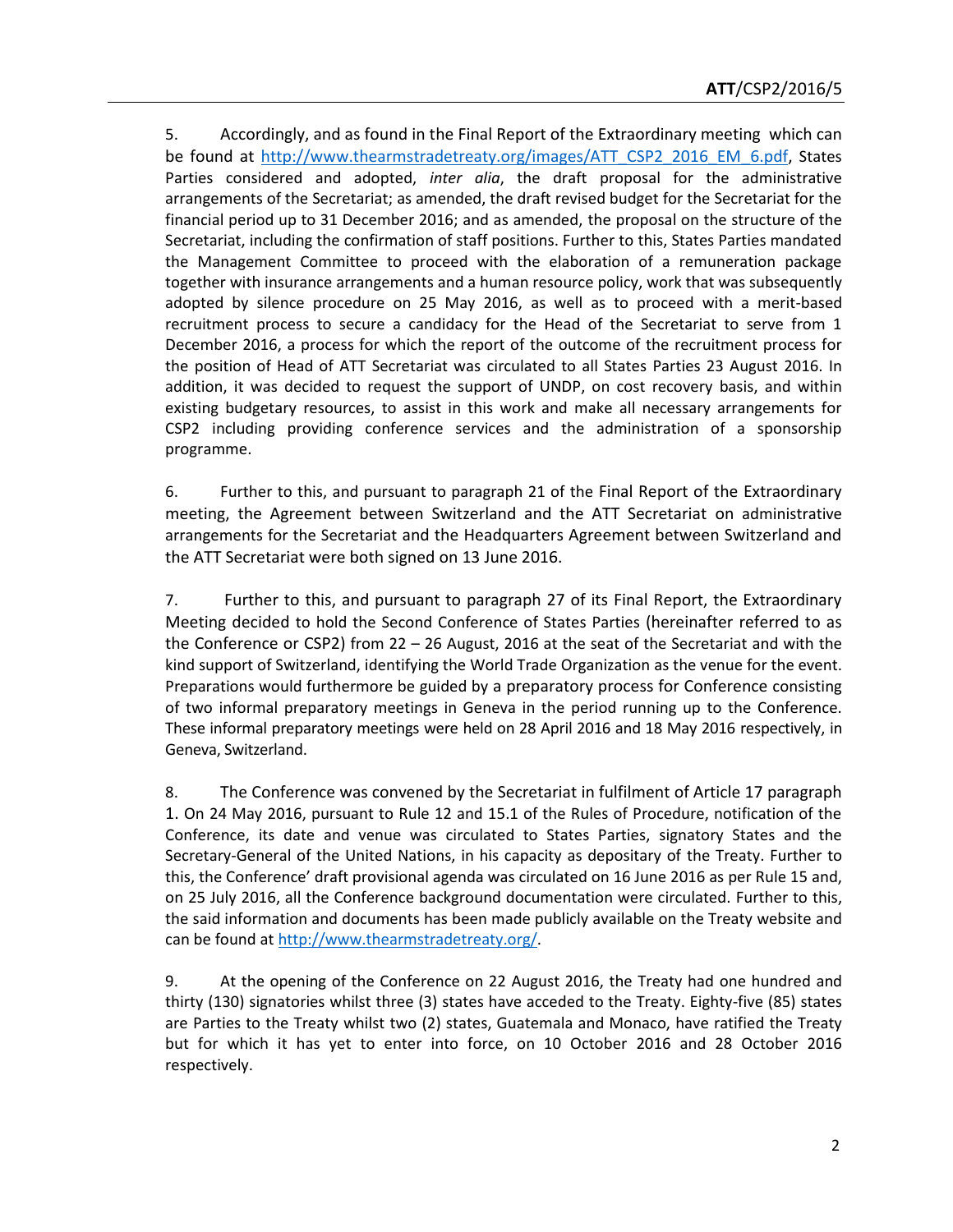# **II. Organization of the Conference**

10. Pursuant to Articles 17 paragraph 1 and 18 paragraph 1 and 3 (d) of the Treaty, and in cooperation with the Government of Switzerland and with the support of UNDP, the Secretariat made arrangements and provided the necessary services for the Conference, including the preparation of this procedural Report.

11. The Conference was held in Geneva, Switzerland, 22-26 August 2016 and attended by one hundred and nine (109) States, a number of international and regional intergovernmental organisations and representatives of civil society, including NGOs and industry.

12. Seventy-three (73) States Parties to the ATT participated in the work of the Conference in accordance with Rule 1 of the Rule of Procedure: Albania, Argentina, Australia, Austria, Bahamas, Barbados, Belgium, Bosnia and Herzegovina, Bulgaria, Burkina Faso, Chad, Costa Rica, Côte d'Ivoire, Croatia, Cyprus, Czech Republic, Dominican Republic, El Salvador, Estonia, Finland, France, Georgia, Germany, Ghana, Greece, Guinea, Hungary, Ireland, Italy, Jamaica, Japan, Latvia, Lesotho, Liberia, Lithuania, Luxembourg, Macedonia FYR, Mali, Malta, Mauritius, Mexico, Montenegro, the Netherlands, New Zealand, Niger, Nigeria, Norway, Panama, Paraguay, Peru, Poland, Portugal, Republic of Moldova, Romania, Saint Vincent & the Grenadines, Samoa, San Marino, Senegal, Serbia, the Seychelles, Sierra Leone, Slovakia, Slovenia, South Africa, Spain, Sweden, Switzerland, Togo, Trinidad and Tobago, Tuvalu, the United Kingdom of Great Britain and Northern Ireland, Uruguay and Zambia.

13. Guatemala who has ratified the Treaty, but for which the Treaty has not yet entered into force, participated in the work of the Conference in accordance with Rule 2 of the Rules of Procedure.

14. Thirty (30) States signatories to the ATT participated in the work of the Conference in accordance with Rule 2 of the Rules of Procedure: Angola, Bahrain, Bangladesh, Brazil, Cameroon, Chile, Colombia, Djibouti, Gabon, Guinea-Bissau, Haiti, Honduras, Israel, Lebanon, Libya, Madagascar, Malawi, Malaysia, Mongolia, Mozambique, Namibia, Palau, Philippines, Republic of Korea, Singapore, Swaziland, Thailand, Turkey, United States of America and Zimbabwe.

15. The following five (5) States also attended the Conference as observers in accordance with Rule 3 of the Rules of Procedure: Canada, China, Fiji, Kazakhstan and Pakistan.

16. The following twelve (12) organisations participated in the work of the Conference as observers in accordance with Rule 4 of the Rules of Procedure: the African Union (AU), Economic Community of West African States (ECOWAS), the European Union (EU), the International Committee of the Red Cross (ICRC), the International Federation of the Red Cross and Red Crescent Societies (IFRC), Organisation for Security and Cooperation in Europe (OSCE), the United Nations Development Programme (UNDP), the United Nations Institute for Disarmament Research (UNIDIR), the United Nations Mine Action Service (UNMAS), and United Nations Office for Disarmament Affairs (UNODA), the United Nations Office for Drugs and Crime (UNODC) and the Wassenaar Arrangement.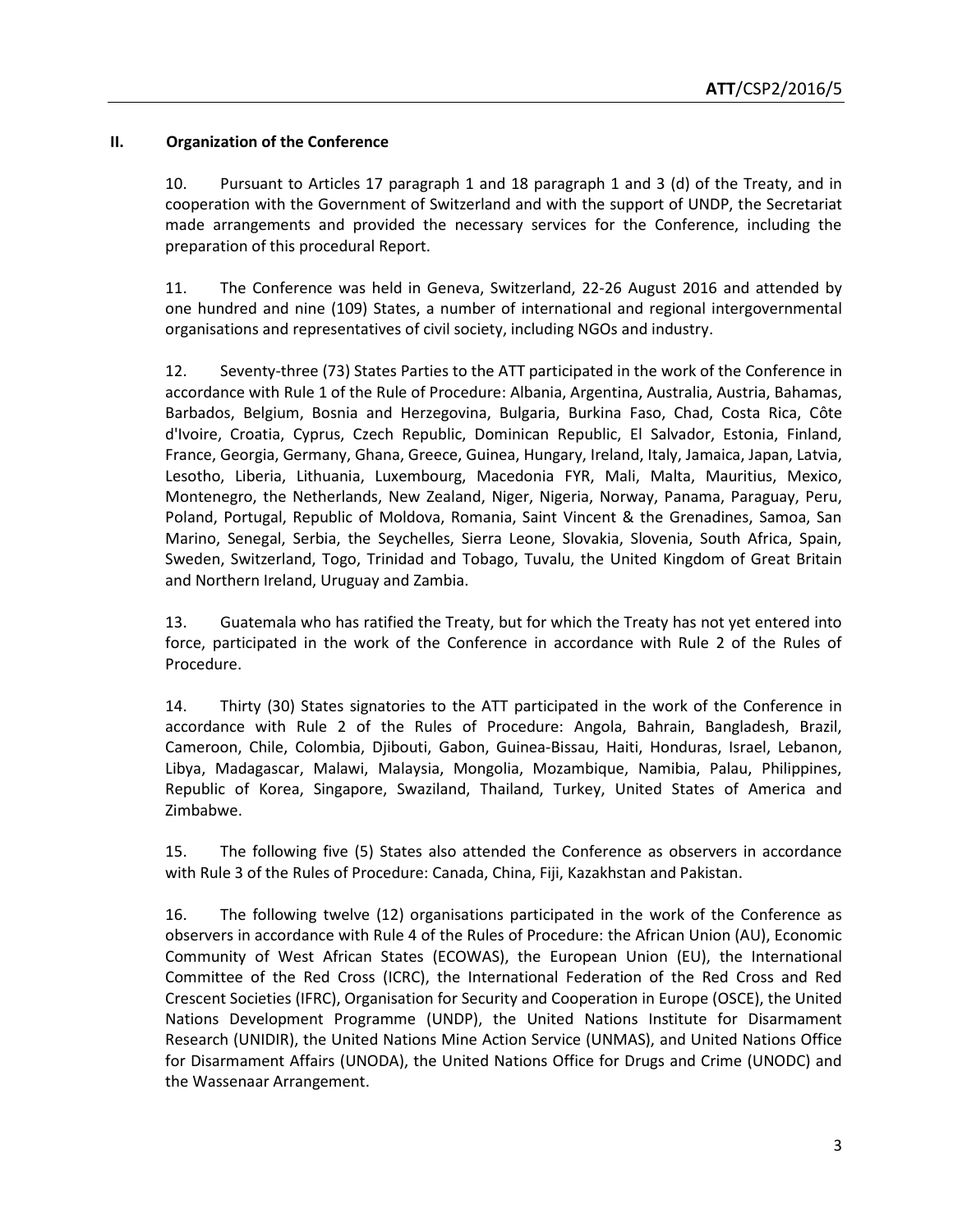17. The following twenty-one (21) international coalitions of NGOs and associations representing industry, as well as individual civil society representatives, including NGOs, and industry participated in the work of the Conference as observers in accordance with Rule 5.1 and 5.2 of the Rules of Procedure: Action Sécurité Ethique Républicaines (ASER), Aerospace and Defence Industries Association of Europe (ASD), Associazione Nazionale Produttori Armi e Munizioni Sportive e Civili (ANPAM), Campaign Against Arms Trade (CAAT), Canada's National Firearms Association (NFA), the Control Arms Coalition which contained the following NGOs: Acronym Institute/Georgetown University; African Council of religious Leaders - Religions for Peace; Amnesty International; Amnesty international France; Amnesty International Switzerland Section; APP-SEHLAC-Control Arms; Cameroon Youths and Students Forum for Peace (CAMYOSFOP); Caribbean Coalition for Development and the Reduction of Armed Violence (CDRAV); Centre for Armed Violence Reduction (PSAAG); Centro de Estudios Ecuménicos; Conectas Direitos Humanos; Conflict Armament Research; Control Arms; Control Arms (SEHLAC Network); Corruption Watch UK; Coventry University; International Campaign to Ban Landmines-Cluster Munition Coalition (ICBL-CMC); IPPNW-Zambia; Kingston and St. Andrew Action Forum; Liberians United To Expose Hidden Weapons; Madaba for Supporting Development; Meiji University Research Institute for the History of Global Arms Transfer; Nonviolence International Southeast Asia; Norwegian Forum for Development and Environment; Oxfam GB; PAX; Peace Research Institute Oslo; Permanent Peace Movement; Project Ploughshares; Recherches et Documentation Juridiques Africaines ASBL; Saferworld; Security Research and Information Centre (SRIC); Sou da Paz Institute; South Sudan Action Network on Small Arms (SSANSA); Stimson Center; University of Bradford; WAANSA; and the Women for Peace and Democracy Nepal (WPD Nepal). Further participation came with the Council of Licenced Firearms Owners, Dynamit Nobel Defence GmbH (DND), Federation of German Security and Defence Industry (BDSV), Geneva Centre for Security Policy (GCSP), Group for research and Information on Peace and Security (GRIP), Hiroshima Peace Institute, Implementation Support Unit of the Convention on Cluster Munitions (ISU-CCM), National Rifle Association of America Institute for Legislative Action (NRA-ILA), Rand Europe, Small Arms Survey, Sporting Arms and Ammunition Manufacturers' Institute (SAAMI), Stockholm International Peace Research Institute (SIPRI), Verification Research, training and Information Centre (VERTIC), Women's International League for Peace and Freedom (WILPF), World Forum on Shooting Activities (WFSA).

18. In reference to Rule 7.4 of the Rules of Procedure, a draft List of Participants was circulated to all States Parties on 12 and then again on 19 of August 2016, and subsequent to this, updated as of Friday 26 August, contained in document ATT/CSP2/2016/4/Rev 1, informing of the compositions of all delegations that have registered as Participants to the Conference under Rule 1 and 2 as well as those that have registered to attend as observers under Rule 3, 4, and 5, requesting any possible objection by a State Party against the representation of a delegation of a State Party, signatory State or observer at the Conference to be presented to the President no later than 10:00 local time, Saturday 20 August 2016. No such objection was presented.

19. At its first session, the High Level Segment, the Conference was opened by His Excellency, Mr Johann N. Schneider-Ammann, President of the Swiss Confederation. The Conference keynote address was delivered by His Excellency, Mansur Muhammed Dan-Ali, Minister of Defense of the Federal Republic of Nigeria. Further to this, goodwill messages were delivered by Her Excellency Claudia Ruiz Massieu, Secretary of Foreign Affairs of the United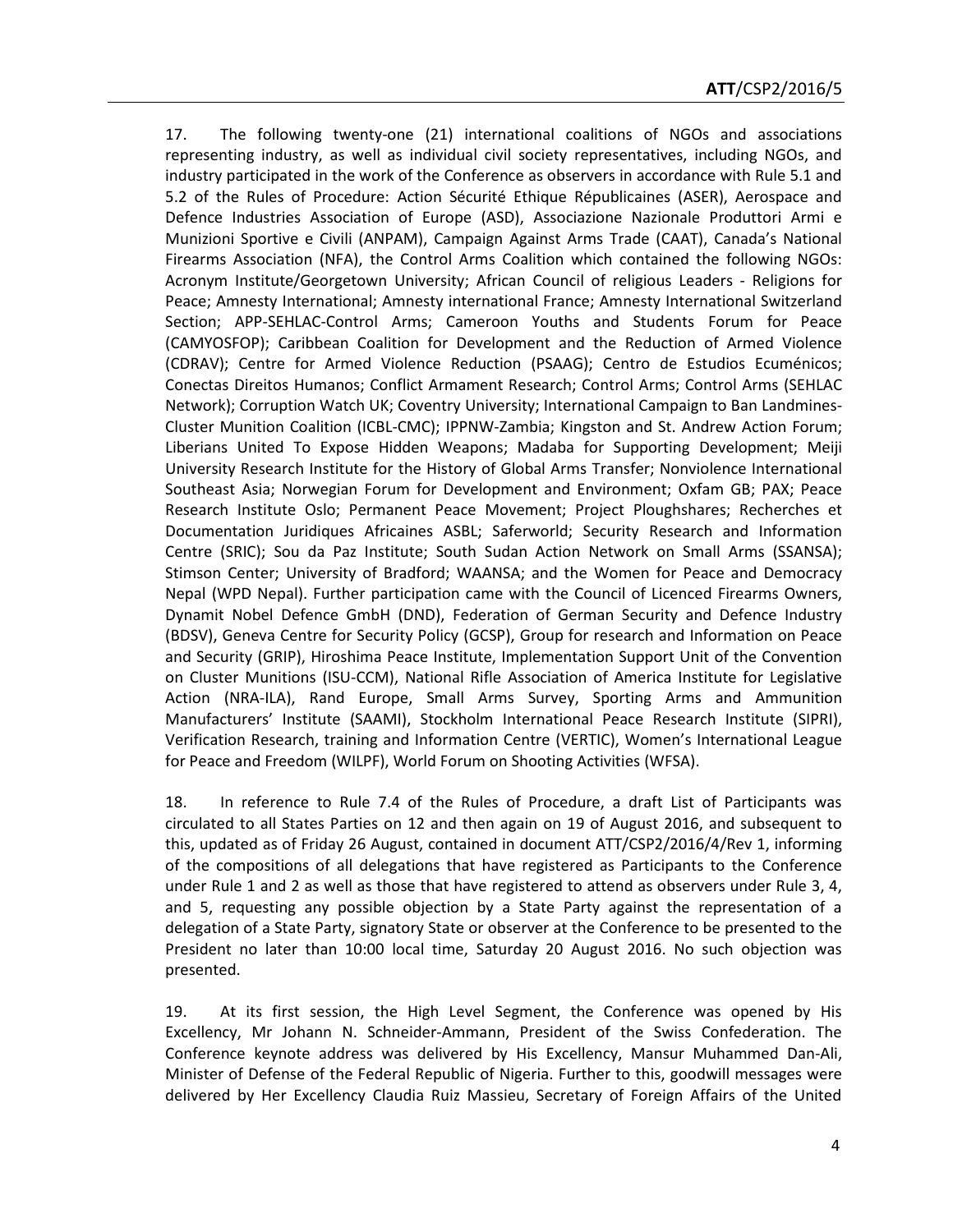Mexican States followed by His Excellency Mr. Gustavo Mata Vega, Minister of Security of the Republic of Costa Rica, His Excellency Mr. Jonattan Del Rosario, Vice-minister of Public Security of Panama, His Excellency Mr. Samuli Virtanen, Secretary of State of the Republic of Finland and Ms. Christine Beerli, Vice-President of the International Committee of the Red Cross (ICRC). In addition, a testimony was provided by Mr. Geoffrey Duke, Civil Society, Control Arms, survivor.

20. During the High Level Segment, Ms. Mary Soliman, Representative of the Secretary-General of the United Nations in his capacity as Depositary of the Treaty, also delivered a statement on the status of the ATT.

# **III. Decisions and Recommendations**

21. At its first plenary session on 22 August 2016, the Conference adopted its Agenda as contained in document ATT/CSP2/2016/1/Rev 1, and as amended under item 7.

22. At the same plenary session and in accordance with Rule 10 of the Rules of Procedure, the Conference confirmed Mr. *Dumisani Dladla*, in his capacity as the interim Head of the Secretariat, as the Secretary of the Conference.

23. With due regard to the exchange of views on matters relating to international assistance including the process for considering requests for, and offers of assistance, the Conference underscored the importance of international assistance in treaty implementation. Pursuant to Article 16 (3) of the Treaty, the Conference considered and adopted, by consensus, the draft Terms of Reference for the ATT Voluntary Trust Fund (VTF) as contained in document ATT/CSP2/2016/WP.3/Rev 1 submitted by Germany in its capacity as Facilitator on the VTF. Grateful for the work undertaken by Germany and, in order to immediately operationalize the ATT VTF, the Conference decided on the appointment of *Argentina*, *Chad*, *Cote d'Ivoire*, *El Salvador*, *Germany*, *Guinea*, *Japan*, *Mauritius*, *New Zealand*, *Nigeria*, *Sweden*, *Switzerland* and the *United Kingdom* to serve on the Selection Committee of the VTF for the period up to the Fourth Conference of States Parties (eligible to be reappointed for further terms). Further nominations to serve on the Selection Committee are welcome in order to meet the agreed number of 15 seats on the Committee and are requested, in the order they arrive, up until 15 September. The outcome of the final composition will be circulated to States Parties and then adopted by silence procedure.

24. With expressed satisfaction over the work undertaken by UNDP in reference to the ATT sponsorship programme, the Conference decided to retain the current ATT sponsorship programme arrangements for annual sessions, and any other meetings as decided by the Conference, under UNDP administration with a view to review these arrangements during the Fourth Conference of States Parties.

25. Pursuant to Article 13 of the Treaty and States Parties' exchange of views and experience on initial and annual reporting, the Conference highlighted the importance of reporting within the framework of the Treaty and called on States Parties to meet their reporting obligations and associated deadlines. The Conference considered the views outlined in ATT/CSP2/2016/WP.5 and the recommendations outlined by the informal reporting working group as contained in document ATT/CSP2/2016/WP.6, and as revised in ATT/CSP2/2016/WP.6/Rev 1. Grateful for the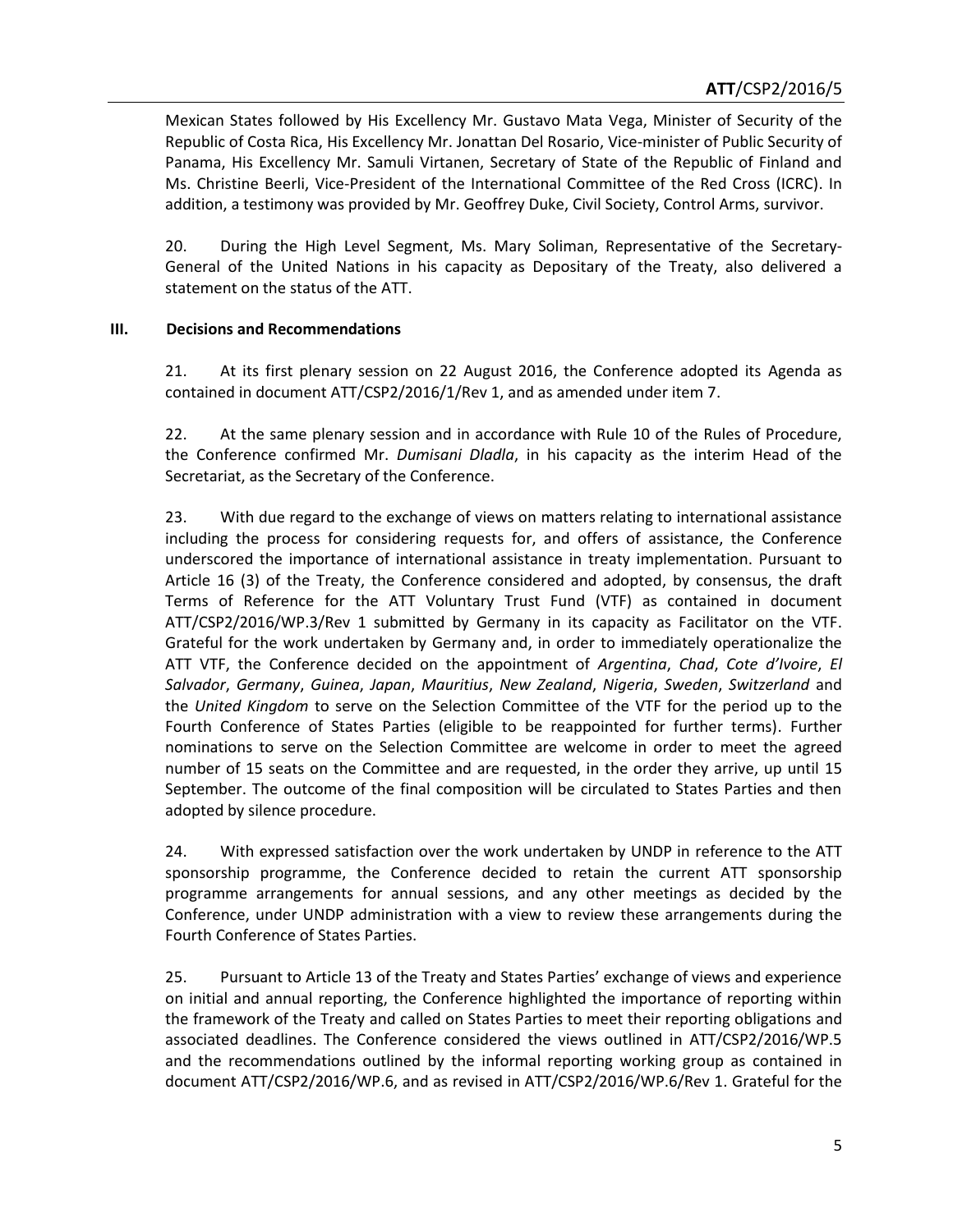work undertaken by Sweden in its capacity as facilitator on reporting the Conference decided, with respect to initial reporting:

Noting that templates may facilitate their reporting task as well as subsequent use of the information contained therein in Treaty work, States Parties endorse the initial reporting template contained in Annex 1 of ATT/CSP2/2016/WP.6 and recommend its use by States Parties in compiling their initial reports in accordance with Article 13 paragraph 1 of the Treaty.

The initial reporting template, as well as the associated procedures for making it available and for receiving reports, will be kept under review by the States Parties in order to benefit from the practical experiences gained from its use,

and with respect to annual reporting:

- Noting that templates may facilitate their reporting task as well as subsequent use of the information contained therein in Treaty work, States Parties endorse the annual reporting template contained in Annex 2 of ATT/CSP2/2016/WP.6 and recommend its use by States Parties in compiling their annual reports in accordance with Article 13 paragraph 3 of the Treaty.

The annual reporting template, as well as the associated procedures for making it available and for receiving reports, will be kept under review by the States Parties in order to benefit from the practical experiences gained from its use.

Further to this, the Conference took note of the issue concerning deadlines for submission of initial reports as described by the informal working group on reporting contained in document ATT/CSP2/2016/WP.5.With regards to annual reporting deadlines, and in further reference to Article 13 paragraph 3 of the Treaty, States Parties further agreed to recommend that the first annual report of a new State Party should cover the first full calendar year after entry into force of the Treaty for that State Party, and be submitted no later than 31 May the following year. In the spirit of Article 5 paragraph 3 of the ATT, it was further noted that nothing prevents a new State Party wishing to contribute further to transparency and accountability from reporting the time period from entry into force of the Treaty and up to the start of the first full calendar year, as long as that additional period is reported separately.

Further to this, the Conference endorsed the recommendation of the informal working group on Reporting that the templates for the initial and annual reports be translated into all the official languages of the Treaty, to the extent that countries accede who have these languages as official languages. The Conference also endorsed the recommendation mandating the Secretariat to send reminders to States Parties as reporting deadlines approach. It was further endorsed by the Conference that a secure, web-based version of the reporting templates be developed and made available to States Parties on the website of the Treaty. The document formats of the reporting templates shall remain available for those States Parties that prefer their use. It was also noted that, within the current budget period, the translation of reports as well as any further development of the website functionalities would need to be done within currently allocated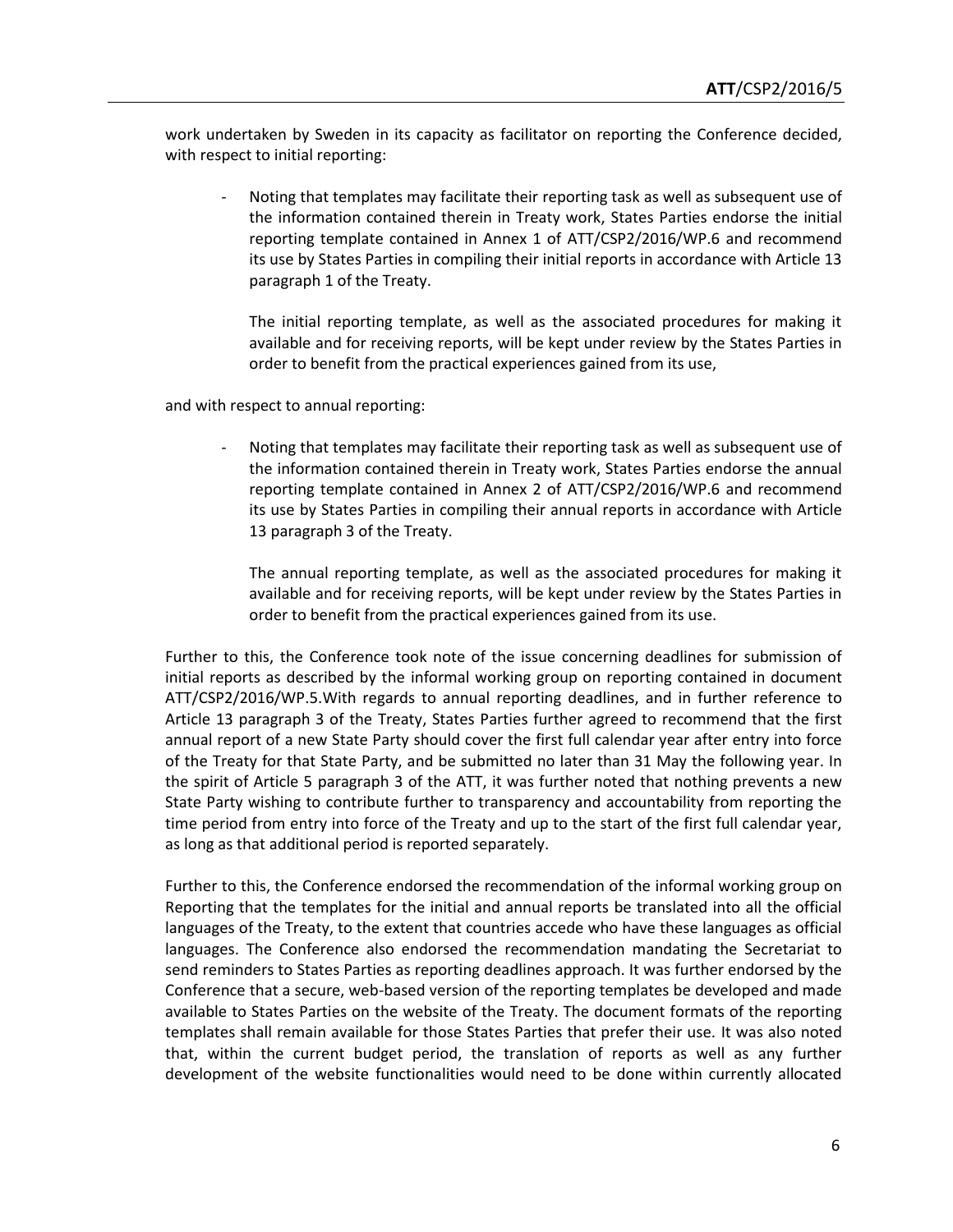resources. Finally the conference took note of the Swedish working paper ATT/CSP2/2016/OP.3, and recommended that the Secretariat keep this document available to all States Parties.

26. The Conference welcomed the paper ATT/CSP2/2016/OP.2, submitted by Sweden in its capacity as facilitator on Reporting and chair of the informal working group on reporting, setting out the recommendation for the Conference to formalize the working group by establishing a Working Group on Transparency and Reporting. Accordingly, the Conference decided to establish the Working Group in accordance with the proposal now captured as contained in ATT/CSP2/2016/WP.11. Further to this, it is suggested that the President undertakes consultations with the aim to identify Chair/s of diverse representation under whose leadership the working group would proceed up until the next annual ordinary session of the Conference.

Primarily holding its meetings in Geneva, where the meetings can be supported by the Secretariat of the Treaty, and with English as the working language of the Group, the Working Group shall undertake tasks defined by the Conference of States Parties in the general area indicated by its title. As a rule, the purpose of such work shall be to prepare materials and proposals for the Conference of States Parties. Direct meeting costs, such as for technical support and documentation, will be covered by the resources allocated for the conduct of meetings in the budget of the Conference of States Parties. Indirect meeting costs, such as for travel and accommodation, will be borne by the participants. The Working Group on Transparency and Reporting shall be public. At the request of a State Party, and in accordance with Rule 42.2, the working group may decide to hold a particular session or part of a session in private. Experts may be invited to attend such a session or part of a session, pursuant to Rule 42.2 of the Rules of Procedure.

27. With appreciation for the contributions of views submitted by the United Kingdom and Costa Rica and Finland respectively, as found in documents ATT/CSP2/2016/OP.1 and ATT/CSP2/2016/WP.2, and in recognition that Treaty implementation is a national responsibility, the Conference encouraged all States Parties to adopt all measures necessary to implement their obligations under the Treaty. To facilitate treaty implementation, and in accordance with the proposal outlined in ATT/CSP2/2016/WP.10/Rev 1, submitted by Costa Rica and Finland, the Conference decided to establish an ad hoc open-ended Working Group on "Effective Implementation of the Arms Trade Treaty", in line with Rule 42.2 with the objective of sharing experiences, challenges and best practice on national implementation to further contribute to the work under Article 17 paragraph 4. The Working Group would convene meetings, with the assistance of the Secretariat, twice per year, or as appropriate, in a public format, that would enable the participation of experts, as necessary, with a mandate to exchange knowledge on the practical issues related to the national implementation of the ATT, including difficulties encountered, identify priority areas for capacity building and outreach on the implementation of the ATT, make recommendations and, where possible, elaborate guidance for consideration by all States Parties on the practical national implementation of the ATT in accordance with Articles 5-15 of the Treaty and identify priority themes on effective implementation for the up-coming CSP. Further to this, it is suggested that the President undertakes consultations with the aim to identify Chair/s of diverse representation under whose leadership the working group would proceed up until the next annual ordinary session of the Conference. All efforts would be done to minimize any budgetary implications of these meetings. The Third Conference of States Parties will review the progress made in this ad-hoc open-ended Working Group with a view to take a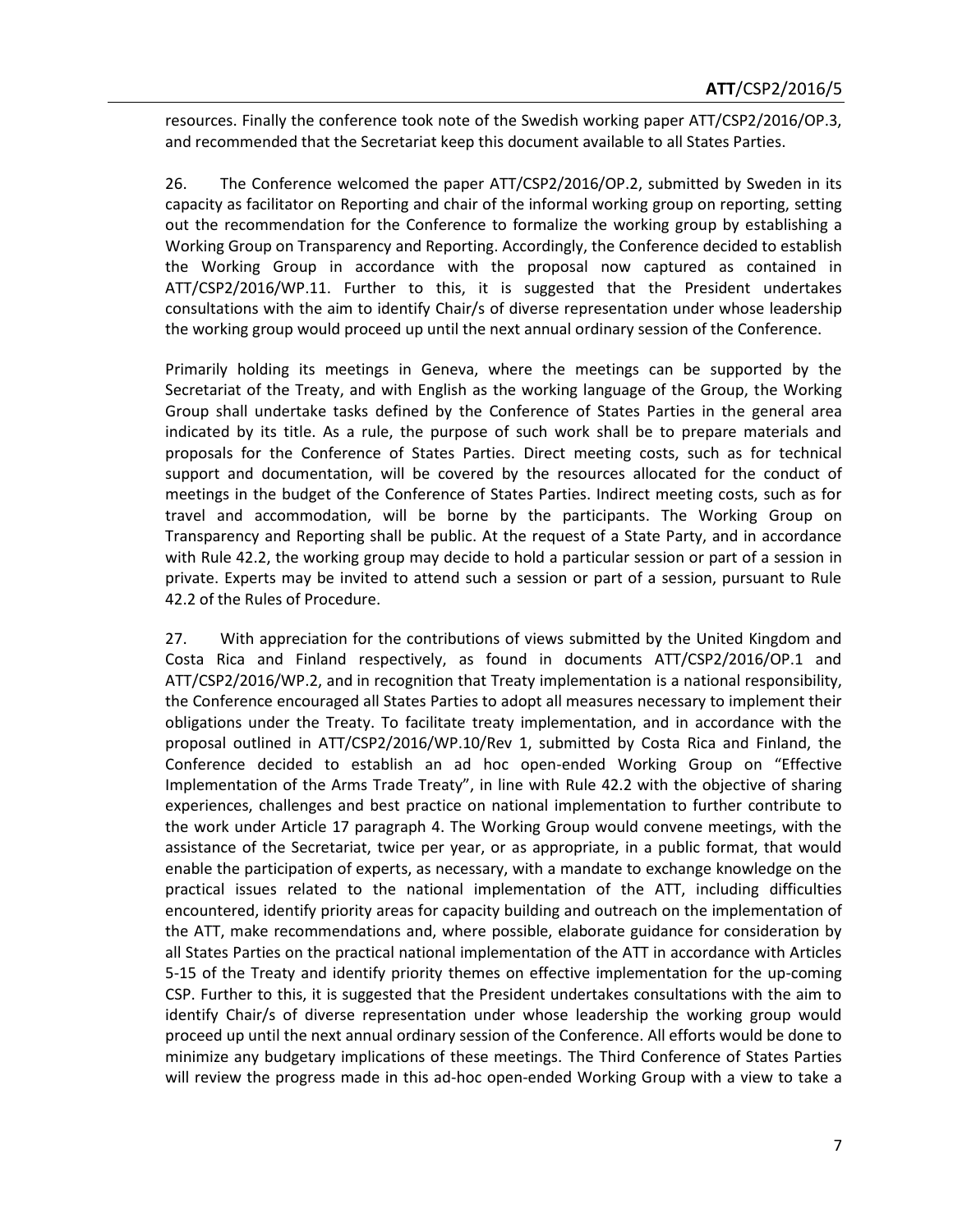decision on the continuation of its work e.g. on a permanent basis based on a recommendation prepared by the Chair/s under an agenda item on subsidiary bodies.

28. The Conference emphasized the desirability of universal adherence to the ATT and highlighted the crucial nature of efforts to ensure ratification and accession by states who are not yet parties, including arms exporters, importers and transit states. The Conference expressed appreciation for the paper setting out the CSP2 President's views and proposals on treaty universalization, as outlined in ATT/CSP2/2016/WP.4/Rev 1. In order to take forward the suggestions contained in the paper, the Conference decided on the establishment of an informal Working Group to operate under the Terms of Reference as outlined in the paper and mandated the President with the responsibility of facilitating the work of the Working Group up until the next annual ordinary session of the Conference.

29. Further to this, the Conference welcomed the proposal submitted by Italy and France, as contained in ATT/CSP2/2016/OP.4, on an informal Troika arrangement, aimed at improving the efficiency and sustainability of the ATT Presidencies' universalization efforts as well as reinforcing coherence and continuity in their broader tasks. Further consideration will be given to this proposal and its potential advantages in the informal preparatory process for the Third Conference of States Parties.

30. The Conference took note of the activity reports submitted by the Secretariat and the Management Committee as contained in documents ATT/CSP2/2016/INFO.1/Rev 1 and ATT/CSP2/2016/INFO.2 respectively. The Conference also approved the Secretariat provisional budget as contained in document ATT/CSP2/2016/WP.1/Rev 1.

31. Pursuant to the decisions at CSP1 and the Extraordinary Meeting on the establishment of a merit based recruitment process for the position of the Head of the Secretariat, the Conference took note of the Evaluation Committee's recommendation as contained in ATT/CSP2/2016/INFO.3, as presented to the President, and approved that Mr. *Dumisani Dladla* be appointed as the Head of the Secretariat with the aim to enter into office as soon as possible but no later than 1 December 2016.

32. The Conference approved the proposal for the technical adjustment of the Secretariat's Staff Rules and Regulations, as contained in document ATT/CSP2/2016/WP.8, to recognise the *"Tribunal des Prud'Hommes"* (Geneva Tribunal) as the labour dispute mechanism applicable to members of the Secretariat, and by doing so, aligning the Secretariat's Staff Rules and Regulations with the Headquarters' Agreement between the Secretariat and the Swiss Federal Council. To that end, the Conference authorised the Head of Secretariat to transmit to the Permanent Mission of Switzerland to the United Nations and to other international organisations in Geneva a declaration of acceptance of the jurisdiction of the "*Tribunal des Prud'Hommes"* and a notification of the waiver of the immunity of the Secretariat and its staff for the limited purpose of labour law disputes. Furthermore, the Head of Secretariat was authorised to make the necessary adjustments to the ATT Secretariat Staff Rules and Regulations.

33. Pursuant to Article 17 paragraph 4 (e) the Conference adopted the budget for the Third Conference of States Parties, submitted by the Secretariat as contained in document ATT/CSP2/2016/WP.1/Rev 1. It was further noted that direct meeting costs in connection with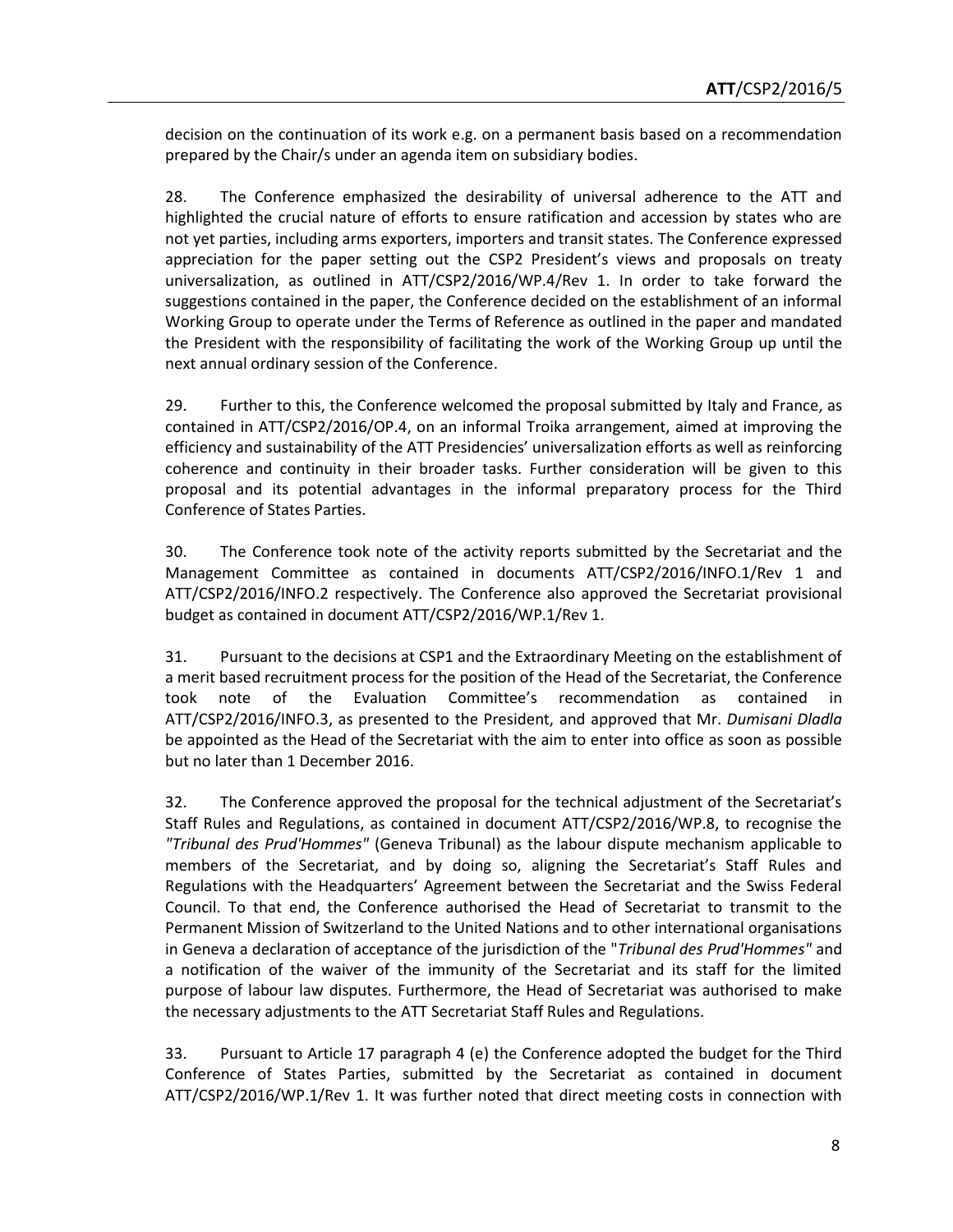the work undertaken by working groups established at CSP2, such as for technical support and documentation, will be covered by the resources for the conduct of meetings in the budget of the Conference of States Parties third session, as in so far that such meetings are held in Geneva. For meetings held elsewhere, such costs will not be covered within the budget year of the third session. Any indirect meeting costs, such as for travel and accommodation shall be borne by participants, without detriment to support provided by the sponsorship programme.

34. The Conference took note of Panama's request to serve on the Management Committee of the ATT for the period 2017-2018.

35. The Conference decided to hold its next formal annual session, the Third Conference of States Parties in Geneva, Switzerland,  $11 - 15$  September 2017, at the Centre International de Conférences Genève (CICG), a venue generously provided for by the Swiss government. Preparations would furthermore be guided by an informal preparatory process for the Third Conference of States Parties to the ATT. The informal preparatory meetings, for which dates are yet to be announced, will be held in Geneva, Switzerland within existing resources.

36. Pursuant to Rule 9.1 of the Rules of Procedure, the Conference elected, by acclamation, Ambassador *Klaus Korhonen* of Finland as the President for the following, third session of the Conference.

37. Pursuant to the same Rule, the Conference elected, by acclamation, *Australia*, *Bulgaria*, *Guatemala* and *Sierra Leone* as the four (4) vice-Presidents for the following third session of the Conference, with the understanding that *Costa Rica* who currently serve as vice-President, retains this function up until, but no longer than, 10 October 2016, at which the tenure of Guatemala will commence, corresponding with the date of entry into force of the Treaty for that country.

38. The Conference warmly thanked Ambassador *E.E. Imohe* of Nigeria for the dedication and outstanding work done by the Chairperson and his delegation in supporting States and leading the second session of the Conference up to and through the successful Second Conference of States Parties.

39. At its last plenary meeting, on Friday 26 August 2016, the Conference adopted its Final Report as contained in document ATT/CSP2/2016/WP.12, and as orally amended, to be issued as document ATT/CSP2/2016/5.

# \*\*\*//\*\*\*

#### **LIST OF DOCUMENTS**

ATT/CSP2/2016/1 draft Provisional Agenda, submitted by the President

ATT/CSP2/2016/1/Rev 1 revised draft Provisional Agenda, submitted by the President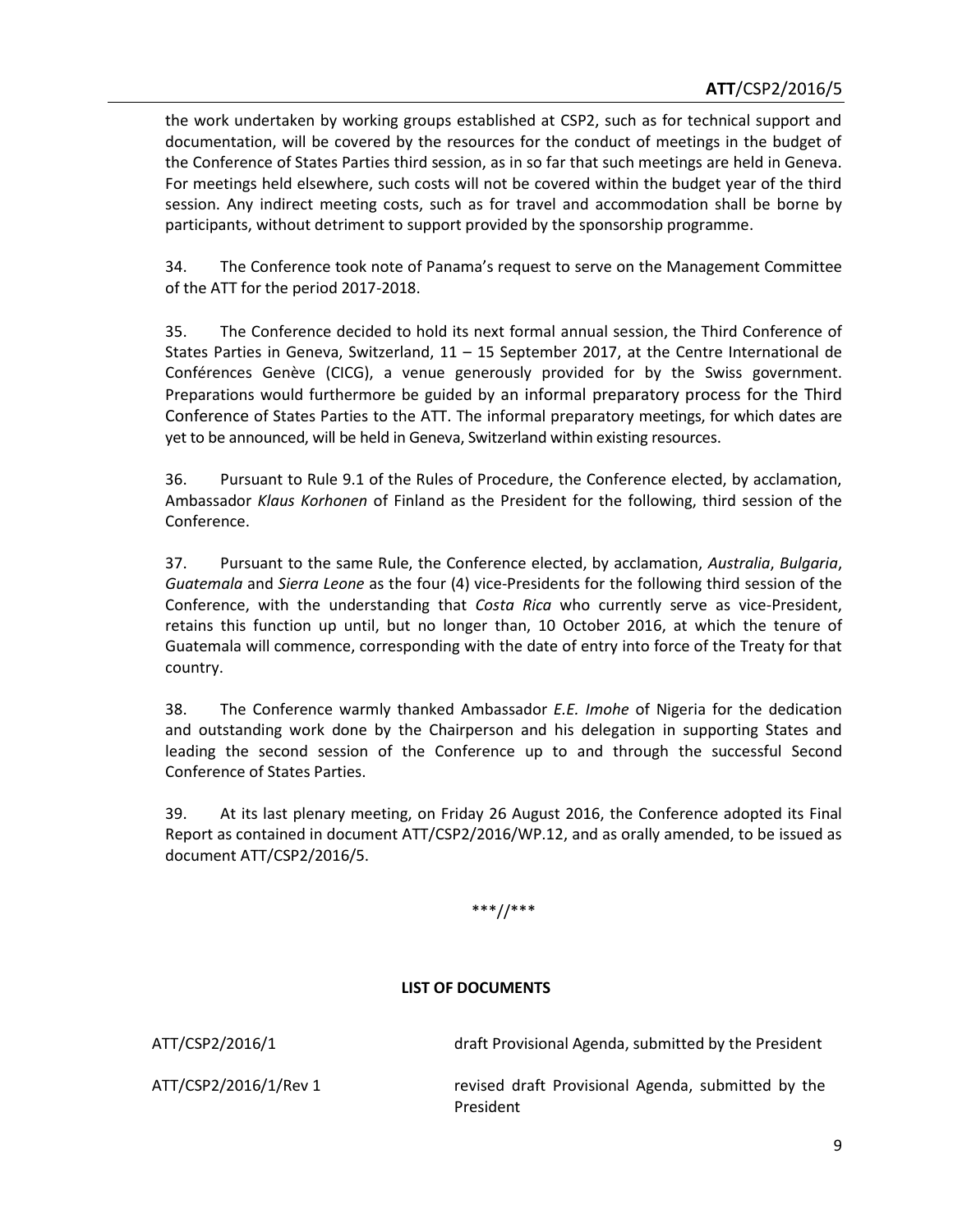| ATT/CSP2/2016/2          | draft Provisional Program of Work, submitted by the<br>President                                                                                                                                          |
|--------------------------|-----------------------------------------------------------------------------------------------------------------------------------------------------------------------------------------------------------|
| ATT/CSP2/2016/2/Rev 1    | draft Provisional<br>Program<br>of Work,<br>revised<br>submitted by the President                                                                                                                         |
| ATT/CSP2/2016/3          | draft Annotated Programme of Work, submitted by<br>the President                                                                                                                                          |
| ATT/CSP2/2016/3/Rev 1    | revised draft Annotated Programme of Work,<br>submitted by the President                                                                                                                                  |
| ATT/CSP2/2016/4          | draft Participants List, submitted by the Secretariat                                                                                                                                                     |
| ATT/CSP2/2016/4/Rev 1    | forthcoming, Participants List, submitted by the<br>Secretariat                                                                                                                                           |
| ATT/CSP2/2016/5          | forthcoming,<br>Final Report, submitted<br>by the<br>Secretariat                                                                                                                                          |
| ATT/CSP2/2016/WP.1       | Provisional budget for the Secretariat and the<br>Conference for the financial period up to the next<br>ordinary session, including a cost estimate for the<br>CSP2, submitted by the Secretariat         |
| ATT/CSP2/2016/WP.1/Rev 1 | revised Provisional budget for the Secretariat and<br>the Conference for the financial period up to the<br>next ordinary session, including a cost estimate for<br>the CSP2, submitted by the Secretariat |
| ATT/CSP2/2016/WP.2       | Treaty Implementation Paper, submitted by Costa<br>Rica and Finland                                                                                                                                       |
| ATT/CSP2/2016/WP.3       | Proposal on the Voluntary Trust Fund Terms of<br>Reference, submitted by Germany as the Facilitator<br>on Voluntary Trust Fund                                                                            |
| ATT/CSP2/2016/WP.3/Rev 1 | revised Proposal on the Voluntary Trust Fund Terms<br>Reference, submitted by Germany as the<br>of<br>Facilitator on Voluntary Trust Fund                                                                 |
| ATT/CSP2/2016/WP.4       | Treaty Universalization Paper and proposal on the<br>establishment of universalization working group,<br>submitted by the President                                                                       |
| ATT/CSP2/2016/WP.4/Rev 1 | revised Treaty Universalization Paper and proposal                                                                                                                                                        |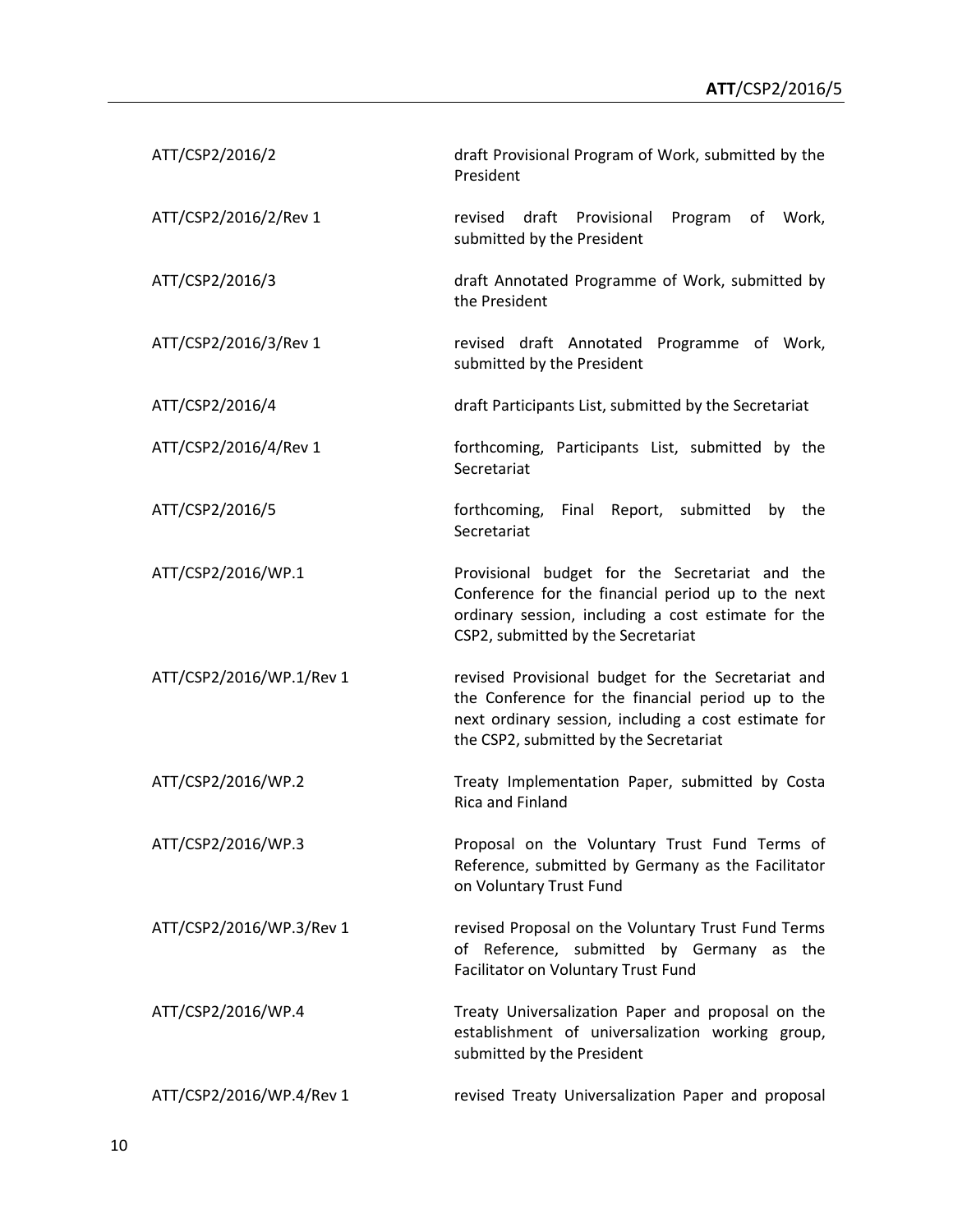on the establishment of universalization working group, submitted by the President ATT/CSP2/2016/WP.5 Paper on Initial Reporting Deadlines, submitted by Sweden as Facilitator on Reporting ATT/CSP2/2016/WP.6 Report of the Working Group on Reporting Templates, submitted by Sweden as Facilitator on Reporting ATT/CSP2/2016/WP.6/Rev 1 revised Report of the Working Group on Reporting Templates, submitted by Sweden as Facilitator on Reporting ATT/CSP2/2016/WP.8 Alignment of the Secretariat's Staff Rules and Regulations with the Headquarters' Agreement ATT/CSP2/2016/WP.9 Invitation for States Parties' expression of interest to serve on the Voluntary Trust Fund Selection Committee, submitted by the President ATT/CSP2/2016/WP.10 Proposal on Implementation Working Group, submitted by Costa Rica and Finland ATT/CSP2/2016/WP.10/Rev 1 revised Proposal on Implementation Working Group, submitted by Costa Rica and Finland ATT/CSP2/2016/WP.11 Proposal on the establishment of a Working Group on Transparency and Reporting as envisioned in ATT/CSP2/2016/OP.2, submitted by Sweden as Facilitator on Reporting ATT/CSP2/2016/WP.12 draft Final Report, submitted by the Secretariat **Information** ATT/CSP2/2016/INFO.1 Report on the activities of the Secretariat, submitted by the Secretariat ATT/CSP2/2016/INFO.1/Rev 1 revised Report on the activities of the Secretariat, submitted by the Secretariat ATT/CSP2/2016/INFO.2 Report on the activities of the Management Committee, submitted by the Management Committee